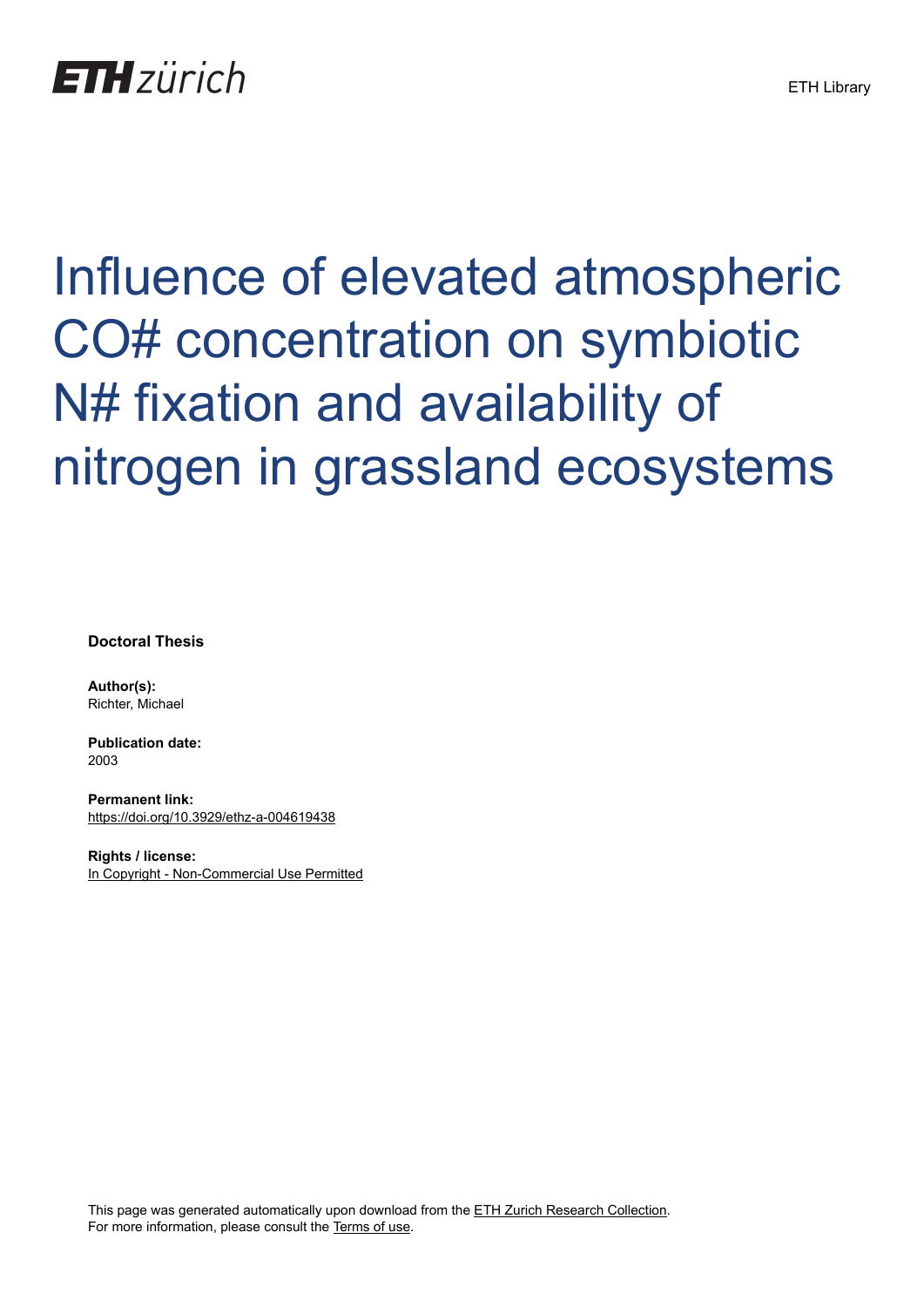Diss. ETH No. 15185

### Influence of elevated atmospheric  $CO<sub>2</sub>$  concentration on symbiotic  $N_2$  fixation and availability of nitrogen in grassland ecosystems

#### A dissertation submitted to the SWISS FEDERAL INSTITUTE OF TECHNOLOGY ZURICH

for the degree of DOCTOR OF NATURAL SCIENCES

presented by

#### Michael Richter Dipl. Biol. Universität Leipzig

born 2 October 1970 citizen of Germany

accepted on the recommendation of

Prof. Dr. Emmanuel Frossard examiner

Prof. Dr. Josef Nösberger (em.) & PD Dr. Ueli A. Hartwig co-examiners

#### 2003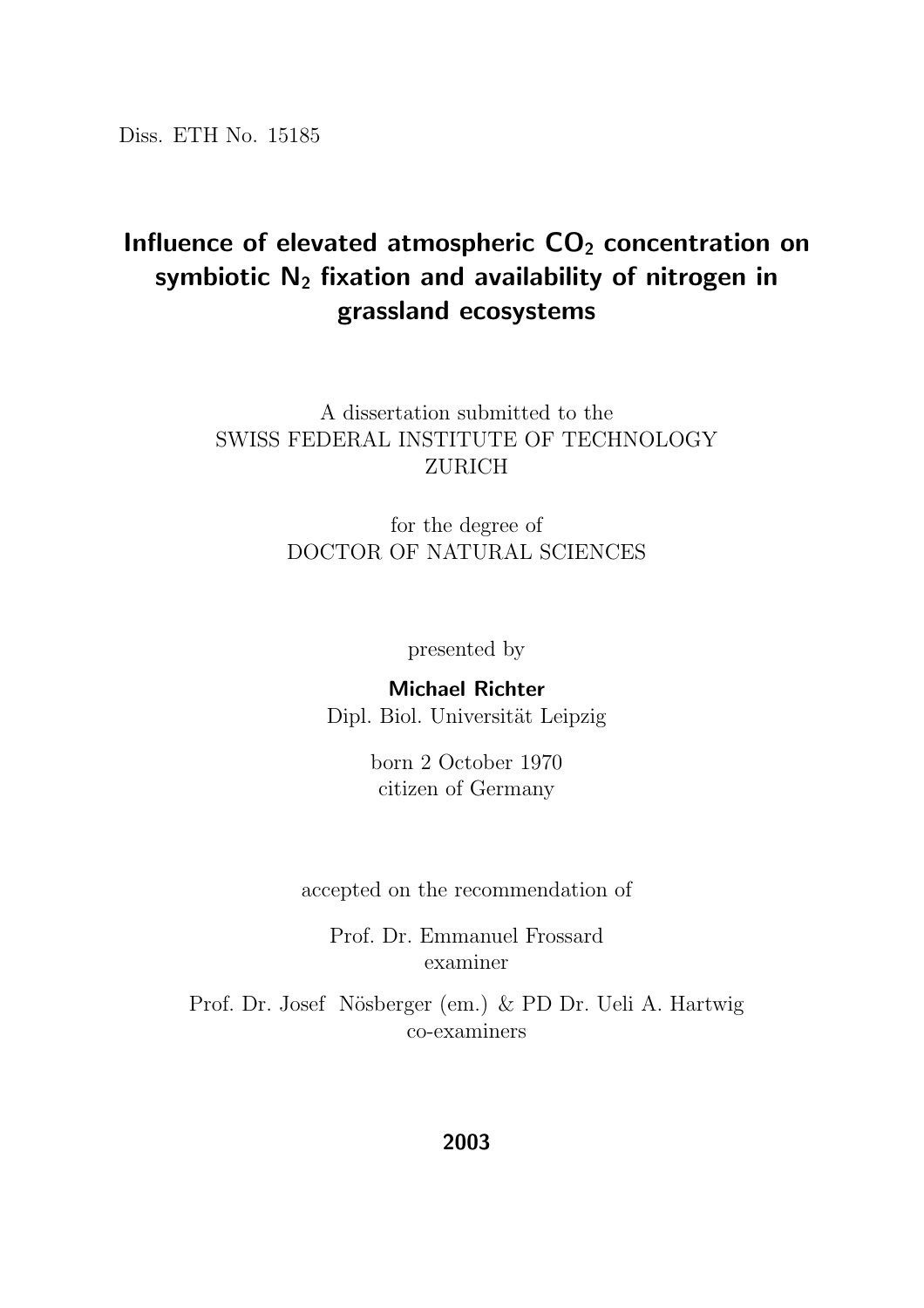## Summary

The objective of this thesis was to investigate processes determining the response of grassland ecosystems to elevated atmospheric partial pressure  $(pCO<sub>2</sub>)$ . During the past two centuries, the atmospheric  $CO<sub>2</sub>$  partial pressure  $(pCO<sub>2</sub>)$  has increased by 31%, mainly due to the burning of fossil fuel and changes in land use. Due to the stimulatory effect of increased carbon (C) assimilation on plant growth, terrestrial ecosystems may potentially act as a sink for C and, thus, partly counterbalance the increase in  $pCO<sub>2</sub>$ . Grasslands are of special interest as they cover large areas and store large amounts of organic matter in the soil. However, the plant-mediated input of C into the ecosystem may be limited by other growth resources, most often by nitrogen (N) supply. Mineralisation, immobilisation, losses of N as well as symbiotic  $N_2$  fixation are the most important processes determining N availability for plant growth and subsequently the  $pCO<sub>2</sub>$  response of the ecosystem. Therefore, the specific objectives of this work were to investigate: i) gross N mineralisation and immobilisation rates after seven years of  $CO<sub>2</sub>$  fumigation in pure grass and legume swards, ii) the response of N yield and symbiotic  $N_2$  fixation during ten years of elevated  $pCO_2$ , iii) the ten-year N budget of a grassland ecosystem in order to estimate the effect of elevated  $pCO<sub>2</sub>$  on losses and sequestration of N.

Lolium perenne and Trifolium repens were grown for ten years in monocultures and bi-species mixtures in a fertile soil. Elevated  $pCO<sub>2</sub>$  (60 Pa) was achieved by means of Free Air Carbon Dioxide Enrichment (FACE) technology. The swards were exposed to two levels of N fertilisation (14 and  $56 \text{ g m}^{-1} \text{a}^{-1}$  and harvested frequently.

In the eighth year, gross N transformation rates in the soil were measured in intact soil cores, taken from the low-N fertilised L. perenne and T. repens swards during two days of incubation by means of the <sup>15</sup>N pool dilution method. Rates of gross N mineralisation and immobilisation and the amount of microbial N in the soil did not change significantly under elevated  $pCO<sub>2</sub>$ . This suggests that the changes in soil organic matter or in microbial activity, which may have occurred during the seven-year exposure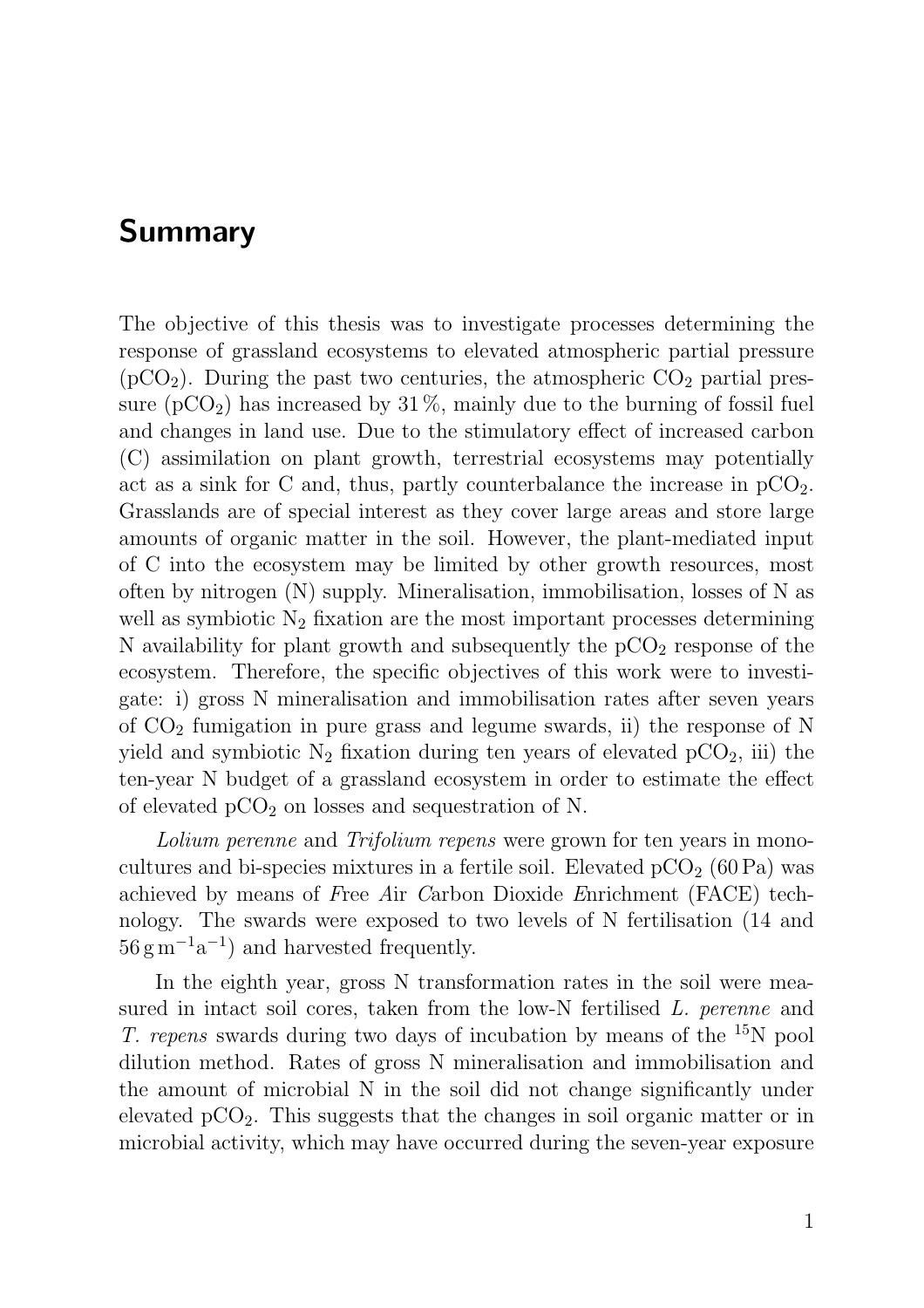to elevated  $pCO<sub>2</sub>$ , had no major effect on gross N transformation in these soils.

The effects of 10 years of elevated  $pCO<sub>2</sub>$  on the N yield and the symbiotic  $N_2$  fixation were studied in the T. repens and the T. repens/L. perenne mixtures by the  $^{15}$ N-isotopic dilution method. At high N fertilisation the  $pCO<sub>2</sub>$  response of the symbiotically fixed  $N<sub>2</sub>$  decreased during the 10 years of the experiment from  $5 \text{ g N m}^{-2}$  in 1993 to  $-1 \text{ g N m}^{-2}$  in 2002. The additional N yield under elevated  $pCO<sub>2</sub>$  was exclusively derived from the N<sub>2</sub> fixation in the first three years only. Thereafter, the change in the N yield under elevated  $pCO<sub>2</sub>$  was a result of both N derived from soil and fixation. This was attributed to an insufficient availability of soil N to meet the greater N demand of the plant under elevated  $pCO<sub>2</sub>$  after the step increase of  $pCO<sub>2</sub>$ . Due to the increased  $N_2$  fixation in the first years of the experiment, more N may have been temporarily immobilised under elevated  $pCO<sub>2</sub>$  leading to an apparent input of N into the system. With the increased availability of soil N, due to the re-mineralisation of this pool in combination with the high fertiliser N input, the plant may has tended to acquire mineral N, which requires less energy. The low N treatments were continuously N-limited, leading to a higher  $(16\%)$  portion of symbiotically fixed N in the plant material under elevated  $pCO<sub>2</sub>$ .

The calculation of the N budgets of the ecosystems suggests that there was no net sequestration of N at low N supply, while at high N supply a net N sequestration of N may have occurred. There were no significant differences in the N balance of the  $CO<sub>2</sub>$  treatments. Isotopic analysis of harvested plant material and soil N revealed that losses of fertiliser N from the systems were highest in the high-N clover swards (up to 58 % of N applied) with no significant differences between the  $pCO<sub>2</sub>$  treatments. A larger N input by symbiotic  $N_2$  fixation in these swards counterbalanced the greater loss of fertiliser N.

Our data showed that the long-term response of fertile grassland ecosystems to elevated  $pCO_2$  is governed by the availability of N. In grasslands receiving high amounts of N, the initially observed limitation of N derived from the soil is lessened with time and the system approaches equilibrium again after several years. This may be due to a consistent net input of N into the system. Under less favourable conditions, it may take much more longer to reach steady-state, because the net input of N into the system and, thus, the availability of N remain low.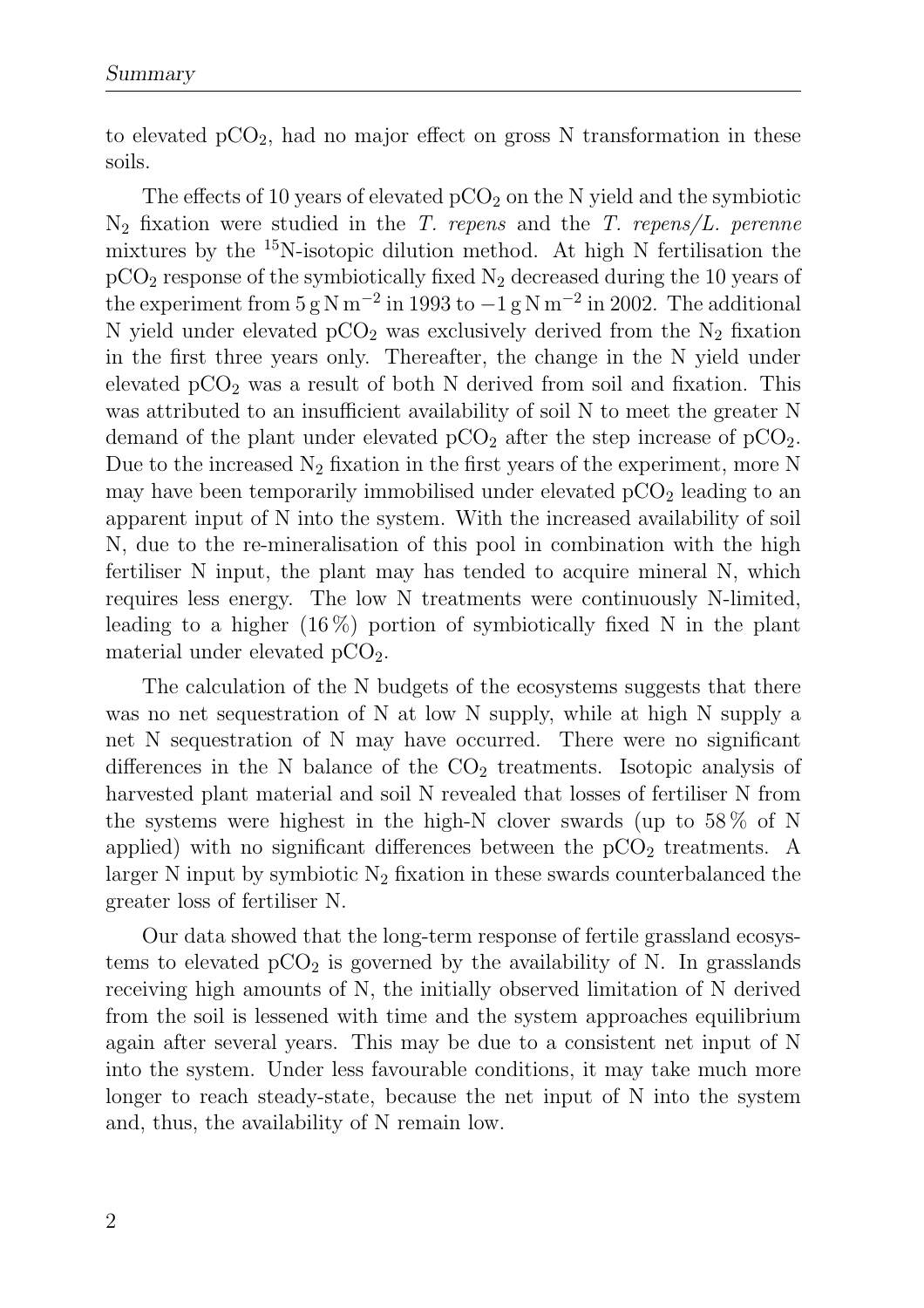# Zusammenfassung

In der vorliegenden Arbeit wurden Prozesse untersucht, welche die Reaktion von Graslandökosystemen auf eine erhöhte atmosphärische  $CO<sub>2</sub>$ -Konzentration  $(pCO<sub>2</sub>)$  bestimmen. Der Verbrauch fossiler Brennstoffe sowie Veränderungen in der Landnutzung haben in den letzten 200 Jahren zu einem Anstieg von  $pCO_2$  in der Atmosphäre um 31% geführt. Durch den stimulierenden Effekt auf die Kohlenstoffassimilation und das Pflanzenwachstum könnten terrestrische Okosysteme möglicherweise als Kohlenstoffsenken fungieren und so dem weiteren Anstieg der atmosphärischen  $CO<sub>2</sub>$ -Konzentration entgegenwirken. Graslandökosysteme sind hier von besonderem Interesse, da sie große Gebiete bedecken und bedeutende Mengen an organischer Substanz im Boden speichern können. Der Eintrag von C durch die Vegetation kann jedoch durch die Limitierung anderer für das Pflanzenwachstum essentieller Ressourcen, wie zum Beispiel Stickstoff (N), begrenzt sein. Mineralisierung, Immobilisierung, symbiotische  $N_2$  Fixierung sowie N-Verluste sind die wichtigsten Prozesse, welche die Verfügbarkeit von N für das Pflanzenwachstum und folglich die  $CO<sub>2</sub>$ -Antwort eines Okosystems bestimmen. In der vorliegenden Arbeit wurden deshalb folgende Aspekte eingehender untersucht: 1) die Raten der Brutto-N-Mineralisierung und Immobilisierung in reinen Gras- und Leguminosenbeständen nach sieben Jahren  $CO_2$  Begasung, 2) der Einfluss von erhöhter atmosphärischer  $CO_2$ Konzentration auf den N-Ertrag und die symbiotische  $N_2$  Fixierung im Grasland während 10 Jahren, 3) der Einfluss von 10 Jahren erhöhter  $CO<sub>2</sub>$ Konzentration auf den N-Haushalt, N-Verluste sowie die mögliche Einlagerung von Stickstoff in den Boden.

Auf einem nährstoffreichen Boden wurden Rein- und Mischbestände von Lolium perenne und Trifolium repens angelegt und unter Verwendung der FACE-Technik (Free Air Carbon Dioxide Enrichment) mit  $CO<sub>2</sub>$  angereicherter Luft begast. Die Bestände wurden mit zwei unterschiedlichen Mengen an mineralischem N-Dünger (14 und 56 g m<sup>-1</sup>a<sup>-1</sup>) gedüngt und regelmäßig geschnitten.

Die Messung der Bruttoraten der N-Flüsse im Boden erfolgte im achten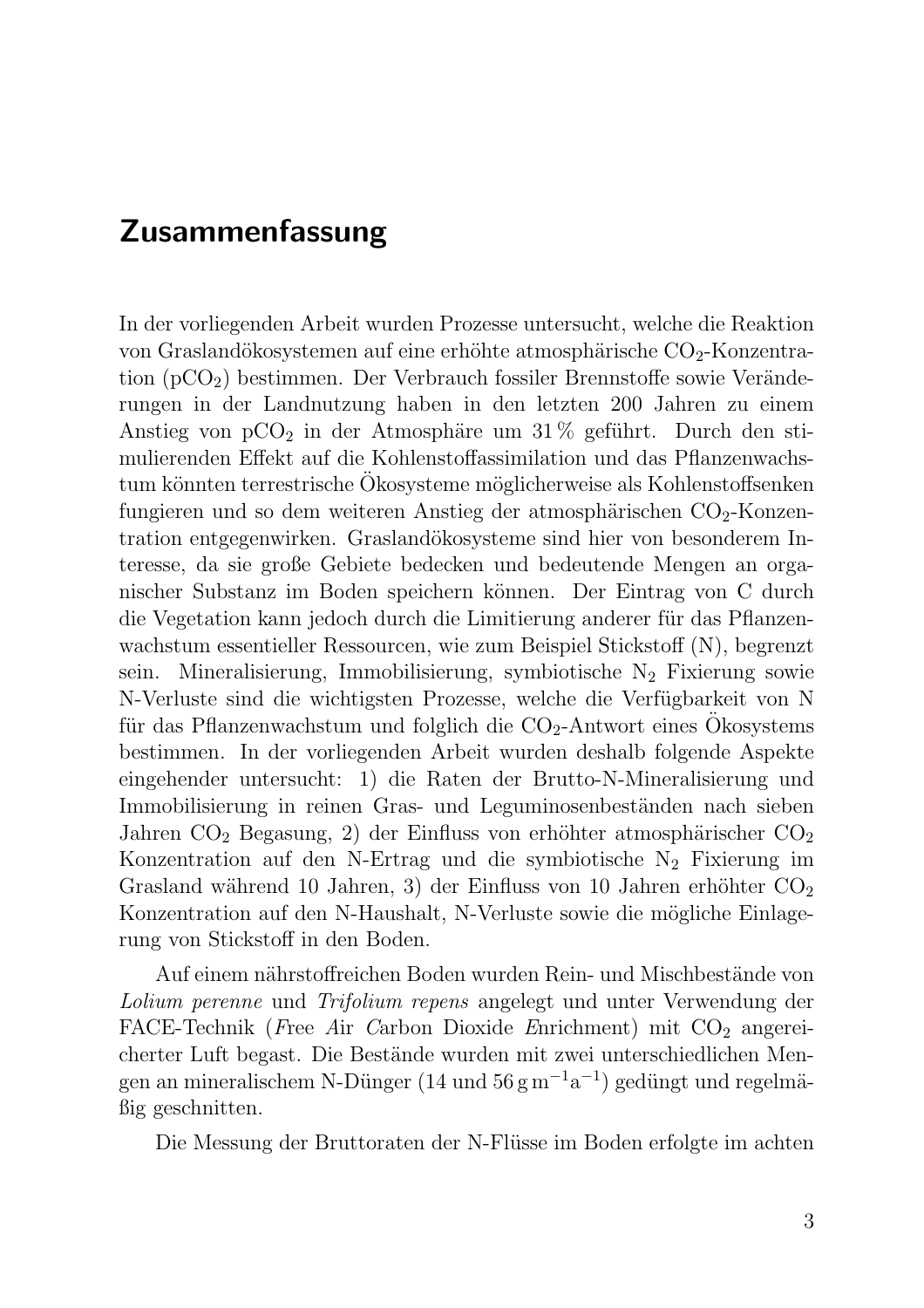Jahr des Versuches unter Verwendung der <sup>15</sup>N-Pool-Verdünnungsmethode in intakten Bodenproben von den niedrig gedüngten  $L$ . perenne- und  $T$ . repens-Beständen. Die Bruttoraten der N-Mineralisierung und -Immobilisierung sowie die Menge des mikrobiellen N zeigten keine signifikanten Veränderungen unter erhöhtem  $pCO<sub>2</sub>$ . Dies deutet darauf hin, dass die Veränderungen der bodenorganischen Substanz und der Aktivität der Mikroorganismen, welche durch die siebenjährige  $CO<sub>2</sub>$  Begasung möglicherweise stattgefunden haben, keinen wesentlichen Einfluss auf die Umsetzung des N im Boden hatte.

Der Effekt von zehnjähriger  $CO_2$ -Begasung auf den N-Ertrag und die symbiotische N<sub>2</sub>-Fixierung wurde in den T. repens- und den T. repens/-L. perenne-Beständen unter Verwendung der  $^{15}$ N-Isotopen-Verdünnungsmethode untersucht. Bei hoher N-Düngung verminderte sich die  $CO<sub>2</sub>$  Antwort der symbiotischem  $N_2$ -Fixierung während der 10 Jahre des Experiments von  $5 \text{ g N m}^{-2}$  in 1993 zu  $-1 \text{ g N m}^{-2}$  im Jahr 2002. Der zusätzliche N-Ertrag unter erhöhtem  $pCO<sub>2</sub>$  kam nur in den ersten drei Jahren ausschließlich von der symbiotischen  $N_2$  Fixierung. Danach war der veränderte N-Ertrag unter erhöhtem  $pCO<sub>2</sub>$  das Ergebnis der Assimilation von N aus dem Boden und der symbiotischen N<sub>2</sub>-Fixierung. Dies wurde einer unzureichenden Verfügbarkeit von N aus dem Boden zugeschrieben, welche den größeren N-Bedarf der Pflanze nach der Erhöhung von  $pCO<sub>2</sub>$  nicht decken konnte. In den ersten Jahren kam es durch die gesteigerte  $N_2$ -Fixierung unter erhöhtem  $pCO<sub>2</sub>$  wahrscheinlich zu einer vermehrten Immobilisation von N, was zu einem scheinbaren Netto-Eintrag von N in das System führte. Durch die spätere Re-Mineralisierung dieses Pools in Kombination mit hoher N-Düngung erhöhte sich die Verfügbarkeit von N im Boden. Dadurch favorisierte die Pflanze die weniger energieintensive Aufnahme von mineralischem N und der Anteil an symbiotisch fixiertem N im Pflanzenmaterial sank ab. Bei niedriger N-Düngung blieb das System in Bezug auf mineralischem N stärker limitiert, was in einer fortgesetzt hohen symbiotischen  $N_2$ -Fixierung (+16 %) resultierte.

Die N-Bilanzen der Ökosysteme lassen vermuten, dass es bei niedriger N-Düngung zu keiner Netto-Festlegung von N in das System kam, während eine solche bei hoher N-Düngung möglicherweise stattfand. Zwischen den beiden CO2-Verfahren wurden keine signifikanten Unterschiede der N-Bilanzen festgestellt. Die Analyse mittels stabiler Isotope des geernteten Pflanzenmaterials sowie des Boden-N zeigten, dass die Verluste an Dünger-N in den hoch gedüngten T. repens-Beständen mit bis zu bis zu 58 % der applizierten